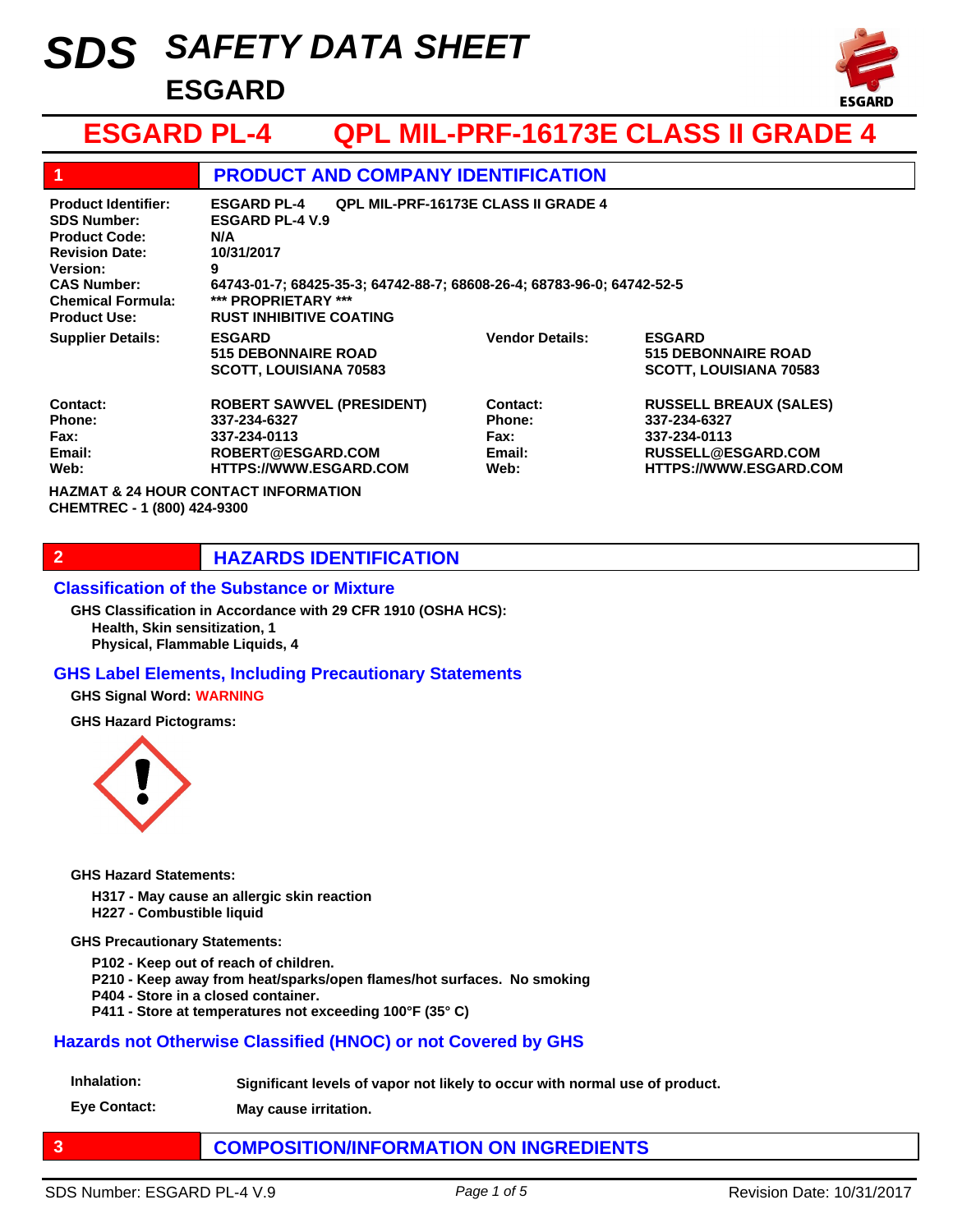**Ingredients:**

| $\textsf{Cas}\#$ | %          | Chemical Name                                                            |
|------------------|------------|--------------------------------------------------------------------------|
| 64742-88-7       | $00 - 05%$ | Solvent naphtha, petroleum, medium aliph.                                |
| 68608-26-4       | $00 - 05%$ | sulfonic acids, petroleum, sodium salts                                  |
| 64743-01-7       | 01-05%     | Petrolatum, petroleum, oxidized                                          |
| 68783-96-0       | 05-15%     | Sulfonic acids, petroleum, calcium salts, overbased                      |
| 64742-52-5       | 50-70%     | Mineral Oil, petroleum Distillates, Hydrotreated (mild) Heavy Naphthenic |

| $\boldsymbol{4}$     | <b>FIRST AID MEASURES</b>                                                                                                                                                                                                                                                            |
|----------------------|--------------------------------------------------------------------------------------------------------------------------------------------------------------------------------------------------------------------------------------------------------------------------------------|
| Inhalation:          | Not a direct hazard if product is applied as recommended and used for intended purposes. If respiratory<br>symptoms should develop move personnel away from source of exposure and into fresh air. If symptoms<br>persist seek medical attention.                                    |
| <b>Skin Contact:</b> | Wipe excess material from skin with a cloth. Wash contaminated area of skin with a waterless skin cleanser.<br>Once all product is removed wash with soap and water. Should a waterless skin cleanser not be available<br>wash skin for a minimum of 15 minutes with soap and water. |
| <b>Eve Contact:</b>  | Flush with large amounts of water for a minimum of 15 minutes. If irritation persists seek medical attention.                                                                                                                                                                        |
| Ingestion:           | Not a direct hazard if product is applied as recommended and used for intended purposes. If ingestion should<br>occur seek medical attention.                                                                                                                                        |

**5 FIRE FIGHTING MEASURES**

| <b>Flammability:</b>       | Will not readily ignite.              |
|----------------------------|---------------------------------------|
| <b>Flash Point:</b>        | 150° F (65.5° C) PMCC                 |
| <b>Flash Point Method:</b> | <b>Pensky-Martens Closed Cup Test</b> |
|                            |                                       |

**Extinguishing Media: Extinguish with dry chemical, CO2, water spray, foam, sand, and/or earth. Water and foam may cause frothing.** 

**Special Considerations: Fire fighters should enter area wearing positive pressure respiratory protection.**

| $6\phantom{1}6$                   | <b>ACCIDENTAL RELEASE MEASURES</b>                                                                                                                                                                                                                                                                                                                                                                                                                                                                                                                                                                                                                                                                                                                                                                             |
|-----------------------------------|----------------------------------------------------------------------------------------------------------------------------------------------------------------------------------------------------------------------------------------------------------------------------------------------------------------------------------------------------------------------------------------------------------------------------------------------------------------------------------------------------------------------------------------------------------------------------------------------------------------------------------------------------------------------------------------------------------------------------------------------------------------------------------------------------------------|
| <b>Personal Precautions:</b>      | No action should be taken that may involve personal risk. In the event of a spill immediately<br>contact upper management for final instructions. Keep unnecessary and unprotected personnel<br>from entering. Do not touch or walk through spilled materials. No smoking. Shut off and keep<br>spilled product away from all possible ignition sources. Avoid breathing and vapor or mist that<br>may be produced. Ensure proper ventilation. Don appropriate personal protective equipment<br>before proceeding with any cleanup.<br>(See section 8).                                                                                                                                                                                                                                                        |
| <b>Environmental Precautions:</b> | Avoid dispersal of spilled material and runoff from contacting soil, waterways, drains, and<br>sewers. Inform all relevant authorities if the product has caused environmental pollution to<br>sewers, waterways, soil, air, etc.                                                                                                                                                                                                                                                                                                                                                                                                                                                                                                                                                                              |
| Spill containment and clean up:   | Consult with management or proper authority to determine if cleanup may be conducted safely.<br>Avoid the use of any high powered or jet water stream that may spread the product. After<br>donning proper personal protective equipment (See section 8) transfer bulk of material into<br>another container. Dilute with water and mop up if product is water-soluble if not absorb any<br>remaining residue with proper absorbents such as earth or vermiculite. Do not use any<br>combustible material as an absorbent. Sweep up and dispose of as solid waste in accordance<br>with applicable federal, state, and local regulations. Contact a certified/licensed waste disposal<br>company for proper disposal of waste. Absorbent material may pose the same hazard (if any) as<br>the spilled product. |

**See Section 1 for emergency contact information and Section 13 for waste disposal.**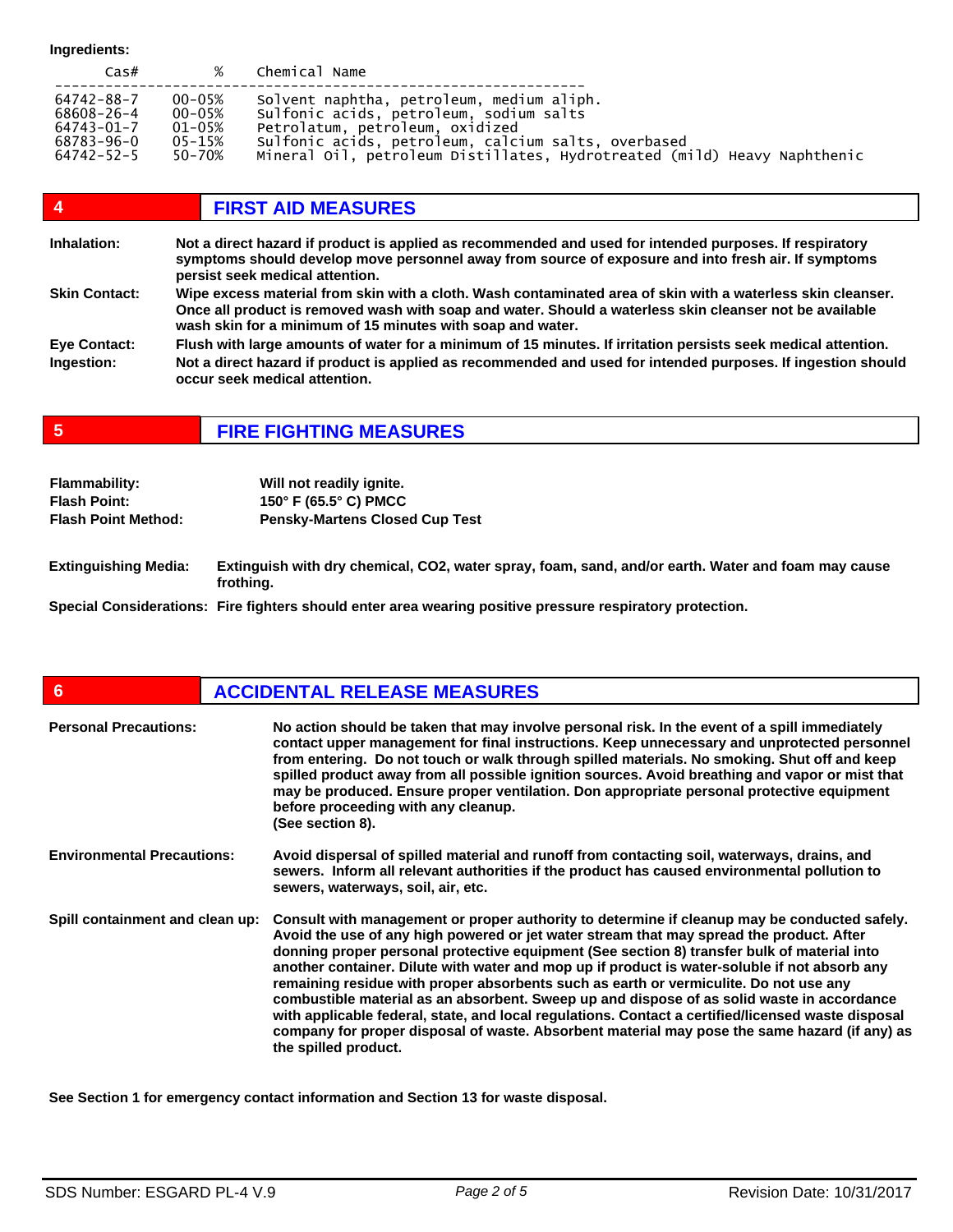|                                                                          | <b>HANDLING AND STORAGE</b>                                                                                                                                                                                                                                                                                                                                                                                                                                                  |
|--------------------------------------------------------------------------|------------------------------------------------------------------------------------------------------------------------------------------------------------------------------------------------------------------------------------------------------------------------------------------------------------------------------------------------------------------------------------------------------------------------------------------------------------------------------|
| <b>Handling Precautions:</b>                                             | Avoid contact with skin and eyes. Observe good standards of industrial hygiene. Keep away<br>from sources of ignition.                                                                                                                                                                                                                                                                                                                                                       |
| <b>Storage Requirements:</b>                                             | Storage Temperature: 0-100°F (-18 -35°C)<br>Storage Precautions: Keep in closed containers away from heat, sparks, and flames.                                                                                                                                                                                                                                                                                                                                               |
| 8                                                                        | <b>EXPOSURE CONTROLS/PERSONAL PROTECTION</b>                                                                                                                                                                                                                                                                                                                                                                                                                                 |
| <b>Engineering Controls:</b><br><b>Personal Protective</b><br>Equipment: | Provide forced air ventilation when applying in confined spaces.<br>HMIS PP, C   Safety Glasses, Gloves, Apron<br>Respiratory Protection: Unlikely to be necessary. Use approved chemical filter respirator.<br>Eyes: Use of safety glasses or chemical eye goggles is suggested.<br>Hands: Use of non-natural and non-butyl rubber gloves is recommended.<br>Skin: Use protective clothing. Use of pants, long sleeve shirt, and apron recommended when<br>applying product |

**Exposure Limits:** Not determined.

**Always pratice good hygiene. Remember chemicals can transfer from your hands to things that may cause ingestion of product, e.g., food, cigarettes, etc. Always wash hands and skin thoroughly after coming into contact with product even if proper personal protective equipment was used.** 

| 9                                                                                                                             | PHYSICAL AND CHEMICAL PROPERTIES                                                            |                                                                                     |                                                                                                          |
|-------------------------------------------------------------------------------------------------------------------------------|---------------------------------------------------------------------------------------------|-------------------------------------------------------------------------------------|----------------------------------------------------------------------------------------------------------|
| Appearance:<br><b>Physical State:</b><br><b>Spec Grav./Density:</b><br><b>Boiling Point:</b><br><b>Vapor Pressure:</b><br>pH: | Tan<br>Liguid<br>$(25^{\circ}C): 0.94$<br>$>300^{\circ}$ F (148°C)<br>Not determined<br>7.5 | Odor:<br>Solubility:<br><b>Freezing/Melting Pt.:</b><br><b>Flash Point:</b><br>VOC: | <b>Mild Odor</b><br>Not water soluble<br>Not determined<br>150°F (65.5°C) PMCC<br>99 gr/l (0.83 lbs/gal) |
| <b>Volume Solids:</b>                                                                                                         | 87%                                                                                         |                                                                                     |                                                                                                          |

| <b>Chemical Stability:</b>       | Product is stable under normal conditions.                                                                                                                                                 |
|----------------------------------|--------------------------------------------------------------------------------------------------------------------------------------------------------------------------------------------|
| <b>Conditions to Avoid:</b>      | Exposed flames; high temperature sources; strong oxidizers                                                                                                                                 |
| <b>Materials to Avoid:</b>       | <b>Strong Oxidizing Agents.</b>                                                                                                                                                            |
| <b>Hazardous Decomposition:</b>  | Combustion can produce a variety of compounds including oxides of sulfur, oxides of carbon,<br>water vapor, and unidentified organic and inorganic compounds - some of which may be toxic. |
| <b>Hazardous Polymerization:</b> | Will not occur.                                                                                                                                                                            |

**11 TOXICOLOGICAL INFORMATION**

LD50 (Animal/Oral): No data available

Possible Health Effects:

Eyes - Mildly irritating

Skin - Prolonged contact may cause skin irritation

**10 STABILITY AND REACTIVITY**

Inhalation - Product is unlikely to present any significant hazard during normal of product use at ambient temperature. Should product be sprayed and inhaled due to the lack of personal protective gear or proper ventilation pulmonary abnormalities could occur.

Ingestion - Ingestion of this product is not a health hazard likely to arise when using and applying product correctly and for intended use.

**12 ECOLOGICAL INFORMATION** 

No data available.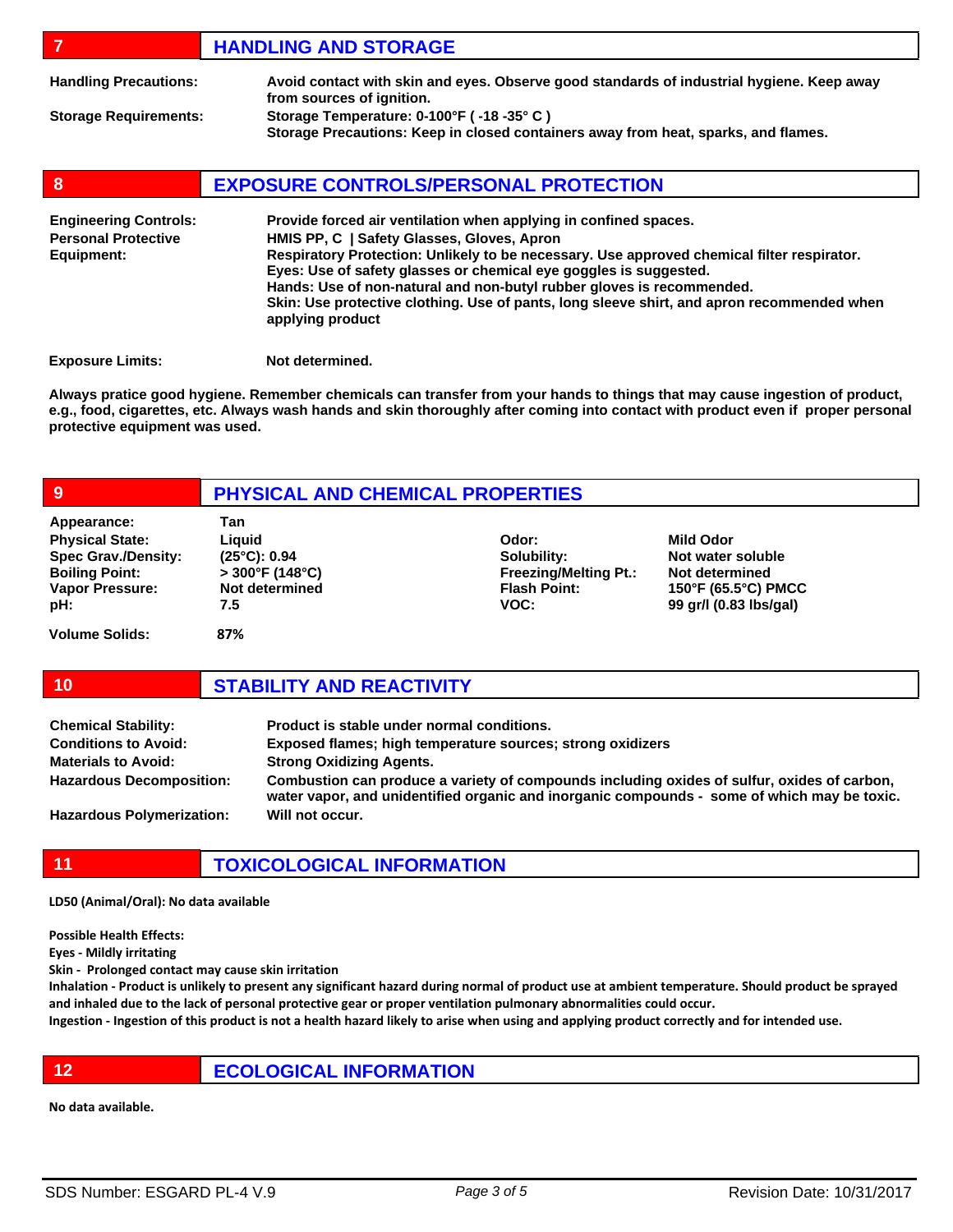### **13 DISPOSAL CONSIDERATIONS**

**14 TRANSPORT INFORMATION**

**Non-regulated for air, sea, and ground transportation in non-bulk containers.** 

**Export Code:** 3811.29.0000

### **15 REGULATORY INFORMATION**

**Component (CAS#) [%] - CODES ----------------------------------------------------------------** 

**Solvent naphtha, petroleum, medium aliph. (64742-88-7) [00-05%] TSCA** 

**Sulfonic acids, petroleum, sodium salts (68608-26-4) [00-05%] TSCA** 

**Petrolatum, petroleum, oxidized (64743-01-7) [01-05%] TSCA** 

**Sulfonic acids, petroleum, calcium salts, overbased (68783-96-0) [05-15%] TSCA** 

**Mineral Oil, petroleum Distillates, Hydrotreated (mild) Heavy Naphthenic (64742-52-5) [50-70%] NJHS, TSCA** 

Regulatory CODE Descriptions

---------------------------------------------------------------- TSCA = Toxic Substances Control Act

NJHS = NJ Right-to-Know Hazardous Substances

### **16 OTHER INFORMATION**

Health = 1, Fire = 4, Reactivity = 0, Specific Hazard = None NFPA:

Health = 1, Fire = 4, Physical Hazard =  $0$ HMIS III:

HMIS PPE: C - Safety Glasses, Gloves, Apron



**Qualified & approved: MIL-PRF-16173E CLASS II GRADE 4** 

**General Safety: Anyone can fall into a container and drown - drowning can occur in a very small amount of water or product that covers the mouth and/or nose. Keep product out of reach of children and dispose of container properly (as discussed in section 13) when empty or there is no longer a need for the use of this product.** 

**Do not mix with other chemicals.** 

**This data sheet does not constitute as an assessment of the workplace risks as required under the provisions of the Health & Safety at Work Act and the Control of Substances Hazardous to Health. (COSHH)** 

### **Disclaimer:**

**Although reasonable care has been taken in the preparation of this document, we extend no warranties and make no representations as to the accuracy or completeness of the information contained herein, and assume no responsibility regarding the suitability of this information for the user's intended purposes or for the consequences of its use. Each individual should make a determination as to the suitability of the information for their particular purpose(s).** 

**All information contained within this data sheet is not claiming characteristics of the product in term of legal claims of performance / guarantee. All information contained within this data sheet only describes safety measures and no liability may arise from the use or application of the**